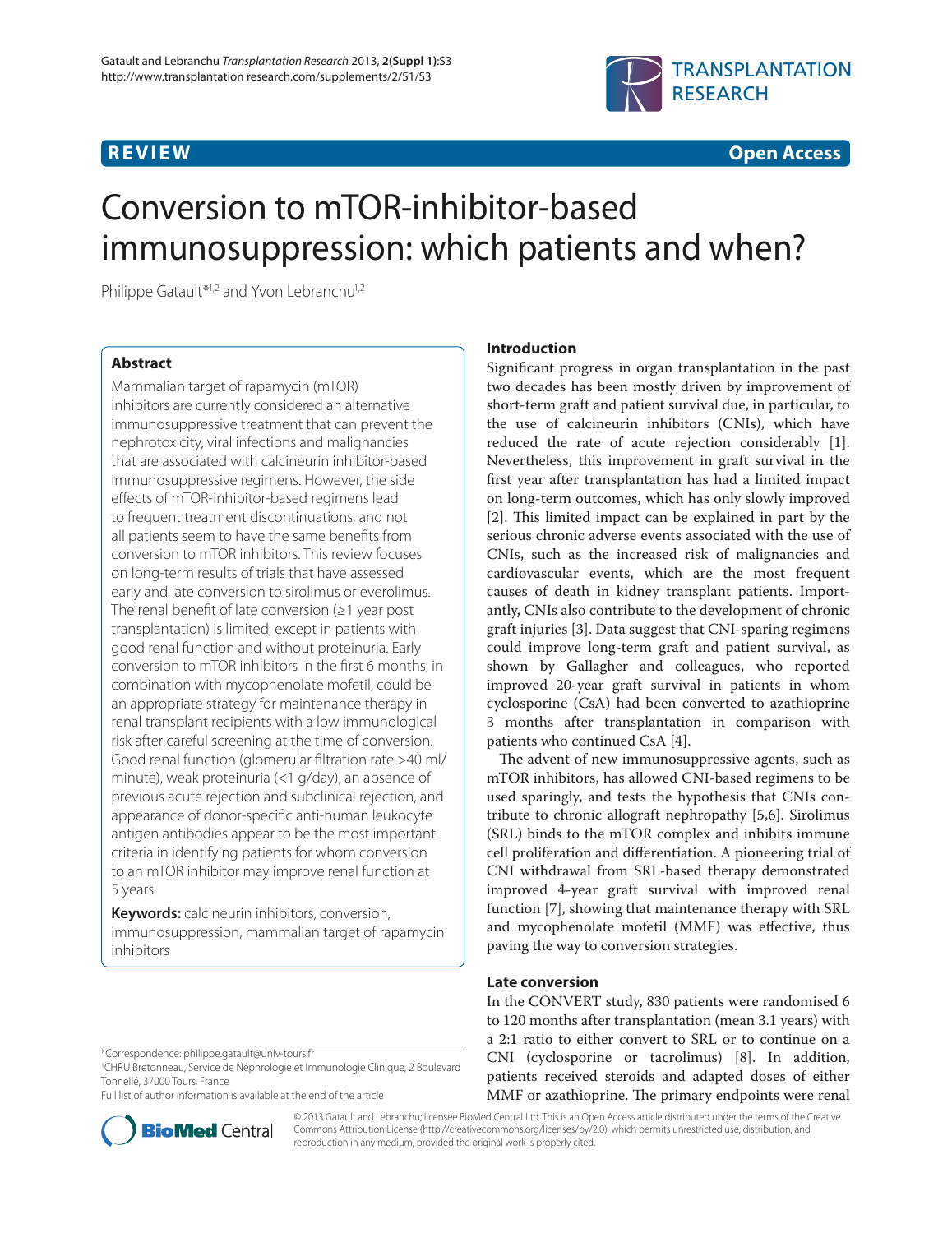function, evaluated by the Nankivell glomerular filtration rate (GFR), and the cumulative rates of biopsy-proved acute rejection (BPAR), graft loss, or death at 12 months. Patients were stratified by baseline GFR: either 20 to 40 ml/minute or >40 ml/minute. Intent-to-treat analyses at 12 and 24 months showed no significant treatment differences in GFR. The mean GFR at 12 and 24 months was significantly higher in the group converted to SRL in comparison with the CNI group for patients with baseline GFR >40 ml/minute who remained on assigned therapy (63.6 vs. 61.1 ml/minute,  $P = 0.006$  and 62.6 vs. 59.9 ml/minute,  $P = 0.009$ , at 12 and 24 months respectively) and for the subgroup with baseline GFR >40 ml/ minute and a urinary protein-to-creatinine ratio ≤0.11 (66.2 vs. 60.1 ml/minute, *P* = 0.004 and 63.8 vs. 59.0 ml/ minute,  $P = 0.049$ , at 12 and 24 months respectively). Graft and patient survival and the incidence of BPAR were similar in both groups. The discontinuation rate was higher in the SRL group at 12 months (15.7 vs. 9.5%, *P* = 0.013) but not at 24 months (25.8 vs. 20.0%, *P* = 0.07), with more adverse events during the first 6 months after randomisation. Interestingly, the incidence of malignancies was reduced after SRL conversion (3.8 vs. 11% at 24 months, *P* <0.001) [9].

A study of late conversion was performed with everolimus (EVL) [10]. In the ASCERTAIN study, 398 patients were randomised (mean 5.6 years after transplantation) to continue CNIs (cyclosporine or tacrolimus), to minimise CNI therapy with the addition of EVL or to convert to EVL. The mean measured GFR at 24 months, the primary endpoint, was not significantly different between the three groups, while proteinuria was significantly higher in the EVL group at 12 months. A *post-hoc* analysis in patients with better baseline graft function (defined by Nankivell GFR >50 ml/minute) and who remained on the randomised treatment regimen has shown that the increase in GFR from baseline to month 24 was significantly greater in the CNI elimination group than in control patients. Adverse events resulted in discontinuation for 28.3% of patients (*P* <0.001 vs. CNIfree patients) in the CNI elimination group, for 16.7% of patients in the CNI minimisation group ( $P = 0.02$  vs. CNI-free patients) and for only 4% of patients who continued on a CNI-based regimen. The incidence of malignancies was not different between the three groups (7.1%, 7.6% and 5.7%, respectively).

These data suggest that the renal benefit of a late conversion, 1 year or more after transplantation, is limited, except in patients with good renal function and without proteinuria. Renal biopsy prior to conversion is useful to select patients without mild to severe chronic renal allograft damage in whom conversion from CNIs to mTOR inhibitors can be accomplished safely and effectively.

# **Early conversion**

Protocols of early CNI withdrawal with conversion to mTOR inhibitors in the maintenance phase have been performed with three main aims. The first is to achieve optimal renal function at 1 year, because long-term graft and patient survival have been associated with 1-year renal function [11–13]. A 10 ml/minute decrease in GFR at 1 year is associated with a 2.1 odds ratio of kidney allograft loss 3 years after transplantation [14].

The second aim is to reduce the incidence of viral infection, because previous studies have shown a low incidence of cytomegalovirus (CMV) infection in SRLtreated patients in comparison with CNI-treated patients [15]. A recent meta-analysis has shown that mTOR-inhibitor treatment, either alone or in combination with CNIs, significantly reduced the incidence of CMV infection after organ transplantation, suggesting that CMV prophylaxis may be dispensable with the use of mTOR inhibitors [16]. Furthermore, a significant increase in CMV-specific CD8<sup>+</sup> T-cell count has been observed in EVL-treated renal recipients compared with CsA-treated patients [17], and functional mTOR has recently been reported to be essential to CMV replication, suggesting a direct antiviral effect of mTOR inhibitors [18]. A study has suggested that mTOR inhibitors also reduce the incidence of BK virus infection after transplantation [19].

The third aim is to decrease the incidence of malignancies. This aim is supported by several studies showing that mTOR-inhibitor-based regimens could reduce the incidence of neoplasia [20]. Moreover, it has recently been shown that conversion from a CNI to SRL in kidney transplant patients following a first skin cancer episode prevented the recurrence of skin cancer [21]. mTOR inhibitors have anti-neoplastic properties [22,23], in contrast to CNIs, which may induce cancer progression through mechanisms independent of host immunity [24].

Early conversion has been used in the CONCEPT study [25]. Two hundred and thirty-five nonimmunised patients transplanted with a deceased donor kidney received induction therapy with daclizumab and tri-therapy with CsA, MMF and steroids for 3 months. At 3 months, 192 patients with proteinuria <1 g/day and GFR ≥40 ml/ minute were randomised to either continue CsA (*n* = 97) or to convert to SRL ( $n = 95$ ). MMF and steroids were planned to be discontinued at month 8.

Both groups were similar with respect to demographic and medical characteristics such as donor and recipient age, time of dialysis before transplantation, human leukocyte antigen and CMV matching, incidence of delayed graft function and GFR. The primary endpoint, estimated renal function (creatinine clearance) at 1 year according to the Cockcroft–Gault equation, was significantly better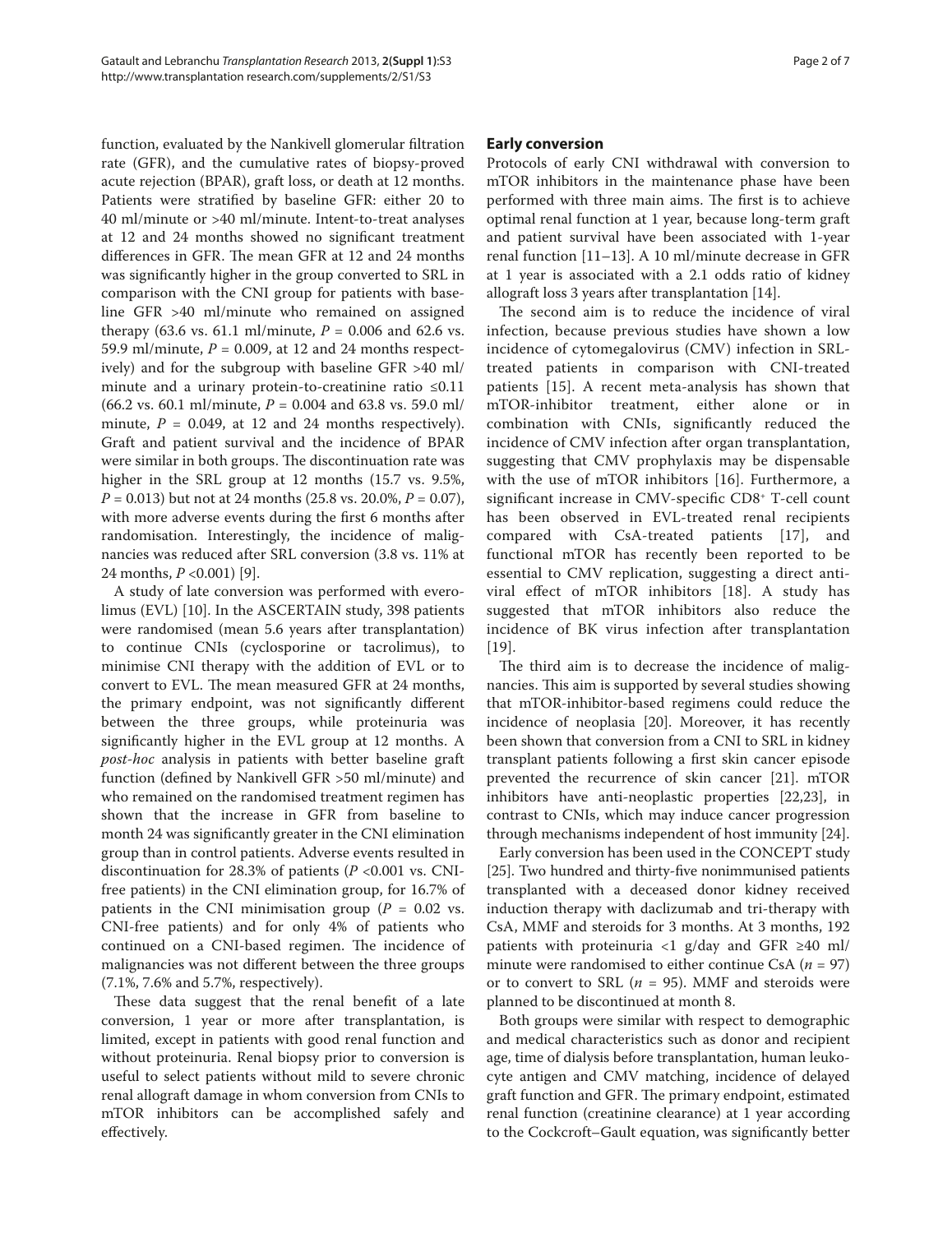in the SRL group (68.9 vs. 64.4 ml/minute,  $P = 0.017$ ). Similar results were observed when the GFR was calculated according to the Modification of Diet in Renal Disease formula (61.2 vs. 53.9 ml/minute, *P*  = 0.002) or was measured using iohexol (67.3 vs. 60.3 ml/minute,  $P = 0.004$ ). Patient and graft survival were excellent, with no death and only one graft loss, which occurred in the CsA group. CsA and SRL dosages and levels were adapted at 12 months to a mean daily dosage of 226 mg CsA, with mean blood levels 2 hours after dosing of 749 ng/ml, and to a mean daily dosage of 3.2 mg SRL with a mean trough level of 9.6 ng/ml.

The incidence of BPAR episodes was not significantly higher in the SRL group (17% vs. 8%,  $P = 0.07$ ), while steroids were withdrawn in 72% and 78% of patients, respectively. Of note, most episodes of BPAR occurred just after withdrawal of steroids in the SRL group. The incidence of adverse events (stomatitis, acne, diarrhoea, high triglyceride levels) was slightly increased in the SRL group (60% vs. 44%, *P* = 0.025) and more patients discontinued SRL (16% vs. 7%). Interestingly, haemoglobin, cholesterol, and proteinuria were similar in both groups. The number of patients with proteinuria  $>0.5$  g/ day was also similar in both groups (12% in the SRL group vs. 9% in the CsA group). Some adverse events required adjustment of the MMF daily dose (1.7 g/day in the SRL group vs. 1.9 g/day in the CsA group, *P* <0.001). Aortic stiffness and biomarkers of endothelial activation were studied in 44 patients enrolled in the CONCEPT study [26]. One year after transplantation, the carotid-to-femoral pulse-wave velocity was significantly lower in the SRL group. In parallel, plasma levels of endothelin-1 decreased in the SRL group during the study, suggesting a beneficial effect of SRL in preventing the development of cardiovascular complications after kidney transplantation. Conversion from CsA to SRL combined with MMF treatment 3 months after transplantation was therefore associated with an improvement in renal function with a good riskto-benefit ratio.

Other studies have confirmed the CONCEPT study results, irrespective of the mTOR inhibitor used. At 1 year, the renal benefit of early conversion from CNIs to mTOR inhibitors has been observed with both SRL [27,28] and EVL [29]. In the Spare-the-Nephron study, 299 patients were randomised 1 to 6 months after transplantation (mean 3.8 months) to continue CNI therapy or to convert to SRL (CsA,  $n = 31$  or tacrolimus,  $n = 120$ ) [28]. After 1 year, the mean percentage change from baseline of measured GFR was significantly higher in the MMF/SRL group compared with the MMF/CNI group  $(24.4\% \text{ vs. } 5.2\%, P = 0.012)$ . The GFR, calculated according to Nankivell, was higher in the SRL group but the difference was not significant  $(74.6 \text{ vs. } 71.5 \text{ ml})$ 

minute). In the SMART study, 161 patients with a low to moderate immunological risk were randomised 10 to 24 days after transplantation to convert to SRL or to continue CsA  $[27]$ . The primary endpoint, renal function estimated at 1 year according to Nankivell, was significantly better in the SRL group (64.5 vs. 53.4 ml/minute,  $P = 0.0019$ ). In the ZEUS trial, 300 patients were randomised at 4.5 months to continue CsA or be converted to EVL [29]. At 1 year, the EVL regimen was associated with a better renal function evaluated according to Nankivell (71.8 vs. 61.9 ml/minute, *P* <0.0001). Similar results were reported in the HERAKLES study at the last meeting of the American Congress of Transplantation [30]. The percentage of BPAR at 1 year was low and similar in both groups in these studies (11.3% vs. 9.5% in Spare-the-Nephron, 17% vs. 16% in SMART, 15% vs. 15% in ZEUS). Nevertheless, a significantly increased incidence of BPAR was reported in the EVL group in the randomised period in the ZEUS trial (10% vs. 6%, *P* = 0.04). One-year graft and patient survival were similar in both groups in all studies. However, more adverse events and more discontinuations were observed after conversion to mTOR inhibitors. These studies (SMART, ZEUS, HERAKLES) assessing substitution of CsA with an mTOR inhibitor show that the renal benefit at 1 year (about 8 to 10 ml/ minute) was similar to those observed in CONCEPT, whereas it was reduced with tacrolimus [28,31].

Heilman and colleagues have reported a prospective, randomised, nonblinded trial of early tacrolimus elimination at 1 month (60 and 62 patients in the tacrolimus and SRL groups, respectively) [31]. In this study, the measured GFR was similar in both groups at 1 and 2 years. Incidence of acute rejection was higher in the SRL group than in the tacrolimus group (Banff ≥IA: 13% vs. 5%, *P* = 0.15). Nevertheless, a very high percentage of withdrawal was observed in the SRL group (63% during the 2-year period). Other studies comparing the efficacy and safety of mTOR inhibitors with tacrolimus do not support the advantages of mTORs [32–34]. Nevertheless, in all of these studies, mTOR inhibitors were used at trans plantation (*de novo*) with a high percentage of early withdrawal due to adverse events and sometimes subthera peutic dosing, especially in the Symphony study.

Early conversion to SRL with continuation of MMF may therefore represent an appropriate strategy for maintenance therapy in renal transplantation after careful screening at the time of transplantation. From these studies we can consider that the more suitable patients for early conversion are nonimmunised patients with good renal function (GFR >40 ml/minute), without previous severe acute rejection and subclinical rejection, in the absence of proteinuria  $>1$  g/day and with donorspecific antibodies. Screening biopsy prior to conversion is important in selecting appropriate patients.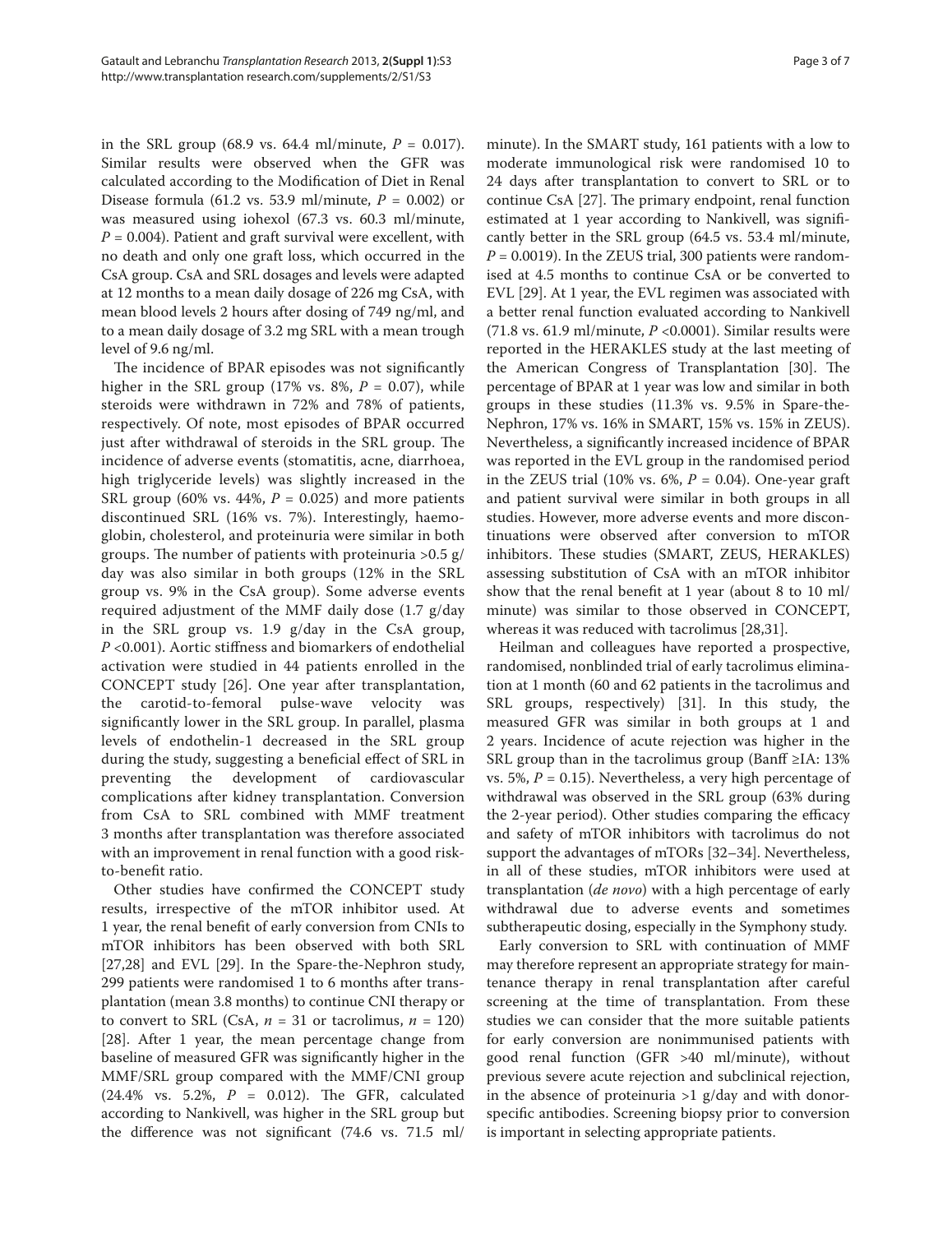

## **Long-term clinical outcomes**

Long-term clinical outcome studies are necessary to confirm the short-term benefits of early CNI withdrawal. Patients who completed the initial 12 months of the SPIESSER and the CONCEPT studies were therefore enrolled in the post-SPIESSER and post-CONCEPT follow-up studies [35,36].

The 5-year results have been evaluated in 135 patients in the post-CONCEPT study (SRL,  $n = 65$  and CsA,  $n = 70$ ) and 130 patients in the post-SPIESSER study (SRL,  $n = 57$  and CsA,  $n = 63$ ). Patient survival and deathcensored graft survival were excellent in both studies and similar in both groups. In the SRL groups in the post-SPIESSER and post-CONCEPT studies, patient survival was 93% and 97.4% and death-censored graft survival was 87% and 97.4%. However, the benefit on renal function in the SRL group, observed at 1 year, was maintained over 5 years in both studies (Figure 1). Renal function was significantly better in the SRL group in both studies in the intent-to-treat populations. The 5-year mean GFR, estimated according to the Modification of Diet in Renal Disease formula, was 59.1 versus 49.3 ml/ minute  $(P = 0.0012)$  in the post-CONCEPT study and 54.5 versus 45.3 ml/minute (*P*  <0.01) in the post-SPIESSER study. Interestingly, this difference was more pronounced in patients who remained in their randomised arm at year 5 (Figure 2), with a 14.9 ml/minute and a 17.5 ml/minute difference in the CONCEPT and SPIESSER studies, respectively. Moreover, a negative GFR slope with a progressive deterioration of renal function was observed in patients who received CsA in both studies, but was not seen in the SRL groups.

Mean daily SRL and CsA doses and trough levels of SRL were similar in the SPIESSER and CONCEPT studies (SRL doses, 2.7 and 2.4 mg/day; SRL levels, 8.7 and 7.6 ng/ml; and CsA doses, 177 and 170 mg/day in the two studies respectively). In both studies, daily doses of MMF were adapted (CsA groups, 1,587 and 1,825 mg/ day; SRL groups, 1,403 and 1,542 mg/day in the two studies respectively). Interestingly, the percentage of steroid-free patients was higher in the SRL groups (76% and 73% vs. 69% and 61% in the two studies respectively). The occurrence of BPAR after 1 year was low in both studies (2 and 2 vs. 2 and 6 in the SRL and CsA groups from the SPIESSER and CONCEPT studies, respectively). The rate of patients with anti-human leukocyte antigen at 5 years was also similar (22% and 12.3% vs. 16% and 21.1% respectively). The 15% increased incidence of discontinuations observed at 1 year in the SRL groups was maintained at 5 years (40% and 44.6% vs. 24.2% and 21.6% respectively), with an increased incidence of side effects such as oedema, stomatitis, pneumonia and pyelonephritis. More patients with new-onset diabetes after transplantation were observed in the SRL group in the CONCEPT study but not in the SPIESSER study. The number of patients who developed malignancies (that is, skin cancers and nonskin malignancies) during follow-up was higher in the CsA groups in both studies in the ITT populations (9 and 9 vs. 4 and 6 respectively).

Lipid values (total cholesterol, low-density lipoproteincholesterol, high-density lipoprotein-cholesterol and triglycerides) and the percentage of patients receiving lipid-lowering agents were similar at 5 years in the two treatment groups in both studies.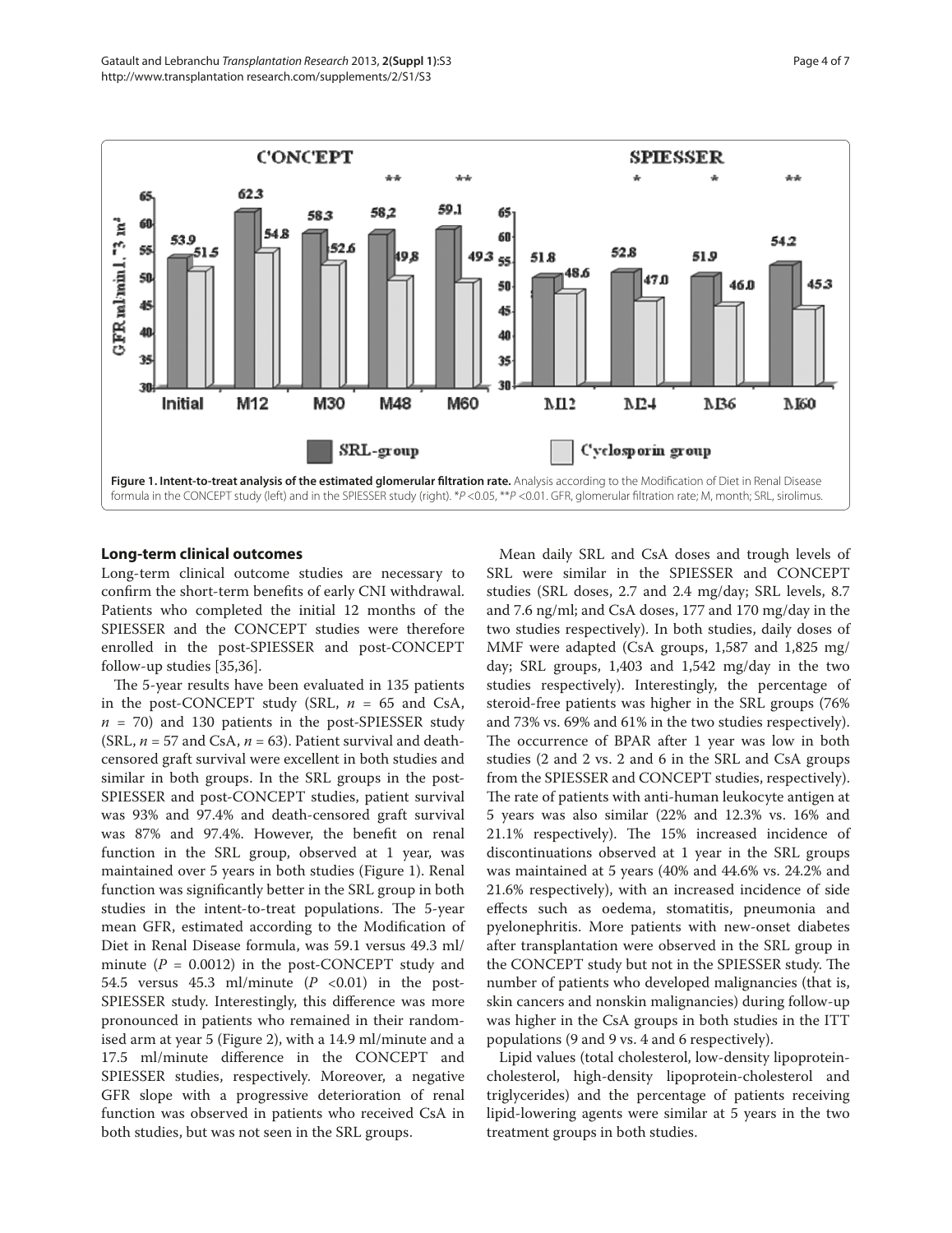

There were no differences in haemoglobin values, either in the percentage of anaemic patients (defined as haemoglobin value  $\langle 11 \text{ g/dl} \rangle$  or in the percentage of patients receiving an erythropoietin-stimulating agent between groups in both studies. However, mean red blood cell counts were higher in the SRL group, whereas mean corpuscular volumes were lower. Interestingly, mean proteinuria was similar in both groups at 5 years in both studies (0.5 and 0.4 g/24 hours vs. 0.4 and 0.4 g/24 hours). Moreover, the percentage of patients with proteinuria  $>0.3$  g/24 hours and the percentage of patients treated either with an angiotensin-converting-enzyme inhibitor and/or an angiotensin-receptor blocker were similar in both groups.

The 5-year results for CNI elimination with a SRL and MMF regimen therefore demonstrated that the renal benefit observed 1 year after transplantation was maintained and even increased with stability in the GFR in patients remaining on assigned SRL therapy – compared with patients remaining on assigned CsA therapy, in whom the GFR was progressively declining. Moreover, fewer malignancies were observed. These benefits were observed despite more SRL discontinuations due to early adverse events. Of note, similar long-term benefit was observed with the CNI-free regimen [36].

# **Conclusion**

Early conversion to mTOR inhibitors in combination with MMF could be an appropriate strategy for maintenance therapy in renal transplant recipients with a low immunological risk, after careful screening at the time of conversion. Whether the benefits observed in these trials

could influence long-term graft and patient survival remain to be determined.

#### **Abbreviations**

BPAR, biopsy-proved acute rejection; CMV, cytomegalovirus; CNI, calcineurin inhibitor; CsA, cyclosporine; EVL, everolimus; GFR, glomerular filtration rate; MMF, mycophenolate mofetil; mTOR, mammalian target of rapamycin; SRL, sirolimus.

#### **Competing interests**

YL has received grants, consultancy and lecture fees from Alexion, Astellas, LFB, Novartis, Pfi zer, Roche BMS, and Sanofi . PG declares that he has no competing interests.

#### **Declaration**

This article has been published as part of Transplantation Research Volume 2 Suppl 1, 2013: Proceedings of the 12th International Symposium on Transplantation. The full contents of the supplement are available at http://www.transplantationresearch.com/supplements/2/S1. The supplement is based on the 12th International Transplantation Symposium held on 16–17 April 2012, in Istanbul, Turkey. The symposium and publication based on these proceedings were supported by an unrestricted educational grant from Pfizer Inc., who had no influence on the editorial content. Editorial support was provided by Synergy, Richmond, UK and was funded by Pfizer Inc. Rapamune (sirolimus) is a product marketed by Pfizer Inc. The articles have been through the journal's standard peer review process and the Supplement Editors declare that they have no competing interests.

#### **Author details**

1 CHRU Bretonneau, Service de Néphrologie et Immunologie Clinique, 2 Boulevard Tonnellé, 37000 Tours, France. 2 Université François-Rabelais, EA4245, 3 Rue des Tanneurs, 37000 Tours, France.

### Published: 20 November 2013

#### **References**

- 1. Meier-Kriesche HU, Schold JD, Srinivas TR, Kaplan B: Lack of improvement in renal allograft survival despite a marked decrease in acute rejection rates over the most recent era. Am J Transplant 2004, 4:378-383.
- 2. Lamb KE, Lodhi S, Meier-Kriesche HU: Long-term renal allograft survival in the United States: a critical reappraisal. Am J Transplant 2011, 11:450-462.
- 3. Nankivell BJ, Borrows RJ, Fung CL, O'Connell PJ, Allen RD, Chapman JR: The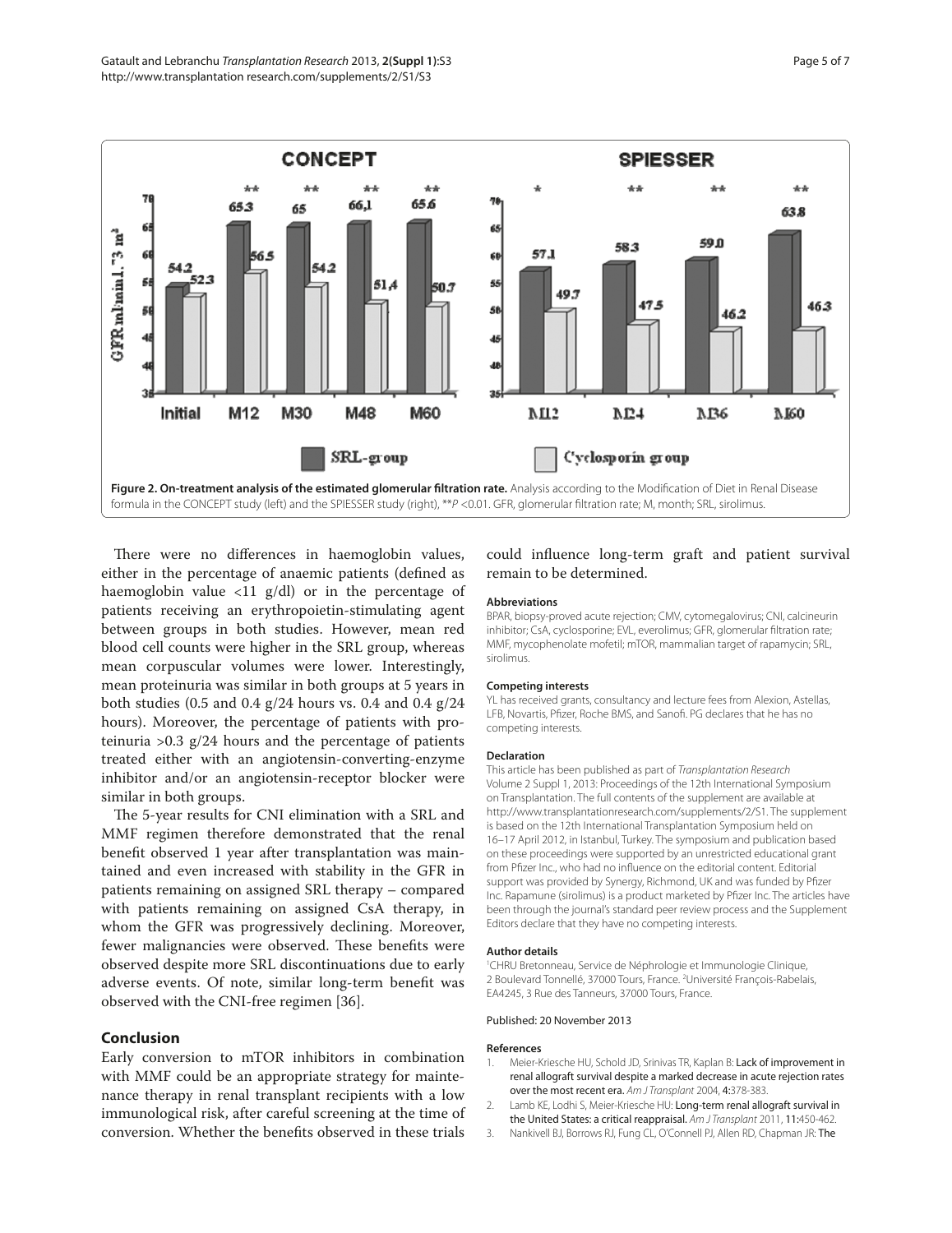natural history of chronic allograft nephropathy. N Engl J Med 2003, 349:2326-2333.

- 4. Gallagher M, Jardine M, Perkovic V, Cass A, McDonald S, Petrie J, Eris J: Cyclosporine withdrawal improves long-term graft survival in renal transplantation. Transplantation 2009, 87:1877-1883.
- 5. Chapman JR, O'Connell PJ, Nankivell BJ: Chronic renal allograft dysfunction. J Am Soc Nephrol 2005, 16:3015-3026.
- 6. Guerra G, Srinivas TR, Meier-Kriesche HU: Calcineurin inhibitor-free immunosuppression in kidney transplantation. Transpl Int 2007, 20:813-827.
- 7. Oberbauer R, Segoloni G, Campistol JM, Kreis H, Mota A, Lawen J, Russ G, Grinyó JM, Stallone G, Hartmann A, Pinto JR, Chapman J, Burke JT, Brault Y, Neylan JF; Rapamune Maintenance Regimen Study Group: Early cyclosporine withdrawal from a sirolimus-based regimen results in better renal allograft survival and renal function at 48 months after transplantation. Transpl Int 2005, 18:22-28.
- 8. Schena FP, Pascoe MD, Alberu J, del Carmen Rial M, Oberbauer R, Brennan DC, Campistol JM, Racusen L, Polinsky MS, Goldberg-Alberts R, Li H, Scarola J, Neylan JF; Sirolimus CONVERT Trial Study Group: Conversion from calcineurin inhibitors to sirolimus maintenance therapy in renal allograft recipients: 24-month efficacy and safety results from the CONVERT trial. Transplantation 2009, 87:233-224.
- 9. Alberu J, Pascoe MD, Campistol JM, Schena FP, Rial Mdel C, Polinsky M, Neylan JF, Korth-Bradley J, Goldberg-Alberts R, Maller ES; Sirolimus CONVERT Trial Study Group: Lower malignancy rates in renal allograft recipients converted to sirolimus-based, calcineurin inhibitor-free immunotherapy: 24-month results from the CONVERT trial. Transplantation 2011, 92:303-310.
- 10. Holdaas H, Rostaing L, Seron D, Cole E, Chapman J, Fellstrom B, Strom EH, Jardine A, Midtvedt K, Machein U, Ulbricht B, Karpov A, O'Connell PJ; ASCERTAIN Investigators: Conversion of long-term kidney transplant recipients from calcineurin inhibitor therapy to everolimus: a randomized, multicenter, 24-month study. Transplantation 2011, 92:410-418.
- 11. Go AS, Chertow GM, Fan D, McCulloch CE, Hsu CY: Chronic kidney disease and the risks of death, cardiovascular events, and hospitalization. N Engl J Med 2004, 351:1296-1305.
- 12. Marcen R, Pascual J, Tenorio M, Ocana EJ, Teruel JL, Villafruela JJ, Fernández M, Burgos FJ, Ortuño J: Chronic kidney disease in renal transplant recipients. Transplant Proc 2005, 37:3718-3720.
- 13. Hariharan S, Kasiske B, Matas A, Cohen A, Harmon W, Rabb H: Surrogate markers for long-term renal allograft survival. Am J Transplant 2004, 4:1179-1183.
- 14. Ekberg H, Bernasconi C, Tedesco-Silva H, Vitko S, Hugo C, Demirbas A, Acevedo RR, Grinyó J, Frei U, Vanrenterghem Y, Daloze P, Halloran P: Calcineurin inhibitor minimization in the Symphony study: observational results 3 years after transplantation. Am J Transplant 2009, 9:1876-1885.
- 15. Buchler M, Caillard S, Barbier S, Thervet E, Toupance O, Mazouz H, Hurault de Ligny B, Le Meur Y, Thierry A, Villemain F, Heng AE, Moulin B, Morin MP, Noël C, Lebranchu Y; SPIESSER Group: Sirolimus versus cyclosporine in kidney recipients receiving thymoglobulin, mycophenolate mofetil and a 6-month course of steroids. Am J Transplant 2007, 7:2522-2531.
- 16. Andrassy J, Hoffmann VS, Rentsch M, Stangl M, Habicht A, Meiser B, Fischereder M, Jauch KW, Guba M: Is cytomegalovirus prophylaxis dispensable in patients receiving an mTOR inhibitor-based immunosuppression? A systematic review and meta-analysis. Transplantation 2012, 94:1208-1217.
- 17. Havenith SH, Yong SL, van Donselaar-van der Pant KA, van Lier RA, Ten Berge IJ, Bemelman FJ: Everolimus-treated renal transplant recipients have a more robust CMV-specific CD8<sup>+</sup> T-cell response compared with cyclosporine- or mycophenolate-treated patients. Transplantation 2013, 95:184-191.
- 18. Poglitsch M, Weichhart T, Hecking M, Werzowa J, Katholnig K, Antlanger M, Krmpotic A, Jonjic S, Hörl WH, Zlabinger GJ, Puchhammer E, Säemann MD: CMV late phase-induced mTOR activation is essential for efficient virus replication in polarized human macrophages. Am J Transplant 2012, 12:1458-1468.
- 19. Benavides CA, Pollard VB, Mauiyyedi S, Podder H, Knight R, Kahan BD: BK virus-associated nephropathy in sirolimus-treated renal transplant patients: incidence, course, and clinical outcomes. Transplantation 2007, 84:83-88.
- 20. Kreis H, Oberbauer R, Campistol JM, Mathew T, Daloze P, Schena FP, Burke JT, Brault Y, Gioud-Paquet M, Scarola JA, Neylan JF; Rapamune Maintenance

Regimen Trial: Long-term benefits with sirolimus-based therapy after early cyclosporine withdrawal. J Am Soc Nephrol 2004, 15:809-817.

- 21. Euvrard S, Morelon E, Rostaing L, Goffin E, Brocard A, Tromme I, Broeders N, del Marmol V, Chatelet V, Dompmartin A, Kessler M, Serra AL, Hofbauer GF, Pouteil-Noble C, Campistol JM, Kanitakis J, Roux AS, Decullier E, Dantal J; TUMORAPA Study Group: Sirolimus and secondary skin-cancer prevention in kidney transplantation. N Engl J Med 2012, 367:329-339.
- 22. Geissler EK, Schlitt HJ, Thomas G: mTOR, cancer and transplantation, Am J Transplant 2008, 8:2212-2218.
- 23. Koehl GE, Andrassy J, Guba M, Richter S, Kroemer A, Scherer MN, Steinbauer M, Graeb C, Schlitt HJ, Jauch KW, Geissler EK: Rapamycin protects allografts from rejection while simultaneously attacking tumors in immunosuppressed mice. Transplantation 2004, 77:1319-1326.
- 24. Hojo M, Morimoto T, Maluccio M, Asano T, Morimoto K, Lagman M, Shimbo T, Suthanthiran M: Cyclosporine induces cancer progression by a cellautonomous mechanism. Nature 1999, 397:530-534.
- 25. Lebranchu Y, Thierry A, Toupance O, Westeel PF, Etienne I, Thervet E, Moulin B, Frouget T, Le Meur Y, Glotz D, Heng AE, Onno C, Buchler M, Girardot-Seguin S, Hurault de Ligny B: Efficacy on renal function of early conversion from cyclosporine to sirolimus 3 months after renal transplantation: concept study. Am J Transplant 2009, 9:1115-1123.
- 26. Joannides R, Monteil C, de Ligny BH, Westeel PF, Iacob M, Thervet E, Barbier S, Bellien J, Lebranchu Y, Seguin SG, Thuillez C, Godin M, Etienne I: Immunosuppressant regimen based on sirolimus decreases aortic stiffness in renal transplant recipients in comparison to cyclosporine. Am J Transplant 2011, 11:2414-2422.
- 27. Guba M, Pratschke J, Hugo C, Kramer BK, Nohr-Westphal C, Brockmann J, Andrassy J, Reinke P, Pressmar K, Hakenberg O, Fischereder M, Pascher A, Illner WD, Banas B, Jauch KW; SMART-Study Group: Renal function, efficacy, and safety of sirolimus and mycophenolate mofetil after short-term calcineurin inhibitor-based quadruple therapy in de novo renal transplant patients: one-year analysis of a randomized multicenter trial. Transplantation 2010, 90:175-183.
- 28. Weir MR, Mulgaonkar S, Chan L, Shidban H, Waid TH, Preston D, Kalil RN, Pearson TC: Mycophenolate mofetil-based immunosuppression with sirolimus in renal transplantation: a randomized, controlled Spare-the-Nephron trial. Kidney Int 2011, 79:897-907.
- 29. Budde K, Becker T, Arns W, Sommerer C, Reinke P, Eisenberger U, Kramer S, Fischer W, Gschaidmeier H, Pietruck F; ZEUS Study Investigators: Everolimusbased, calcineurin-inhibitor-free regimen in recipients of de-novo kidney transplants: an open-label, randomised, controlled trial. Lancet 2011, 377:837-847.
- 30. Budde K, Witzke O, Lehner F, Zeier M, Neumayer HN, Stangl M, Jacobi J, Kliem V, May C, Paulus EM, Arns W, Sommerer C: Superior renal function in an everolimus-based calcineurin inhibitor free regimen compared to standard cyclosporine/mycophenolate and low cyclosporine/everolimus: the HERAKLES Study [abstract #50]. Am J Transplant 2012, 12(Suppl3):abstract #50.
- Heilman RL, Younan K, Wadei HM, Mai ML, Reddy KS, Chakkera HA, Gonwa TA: Results of a prospective randomized trial of sirolimus conversion in kidney transplant recipients on early corticosteroid withdrawal. Transplantation 2011, 92:767-773.
- 32. Larson TS, Dean PG, Stegall MD, Griffin MD, Textor SC, Schwab TR, Gloor JM, Cosio FG, Lund WJ, Kremers WK, Nyberg SL, Ishitani MB, Prieto M, Velosa JA: Complete avoidance of calcineurin inhibitors in renal transplantation: a randomized trial comparing sirolimus and tacrolimus. Am J Transplant 2006, 6:514-522.
- 33. Ekberg H, Tedesco-Silva H, Demirbas A, Vitko S, Nashan B, Gürkan A, Margreiter R, Hugo C, Grinyó JM, Frei U, Vanrenterghem Y, Daloze P, Halloran PF: ELITE-Symphony Study: reduced exposure to calcineurin inhibitors in renal transplantation. N Engl J Med 2007, 357:2562-2575.
- 34. Flechner SM, Glyda M, Cockfield S, Grinyo J, Legendre CH, Russ G, Steinberg S, Wissing KM, Tai SS: The ORION study: comparison of two sirolimus-based regimens versus tacrolimus and mycophenolate mofetil in renal allograft recipients. Am J Transplant 2011, 11:1633-1644.
- 34. Lebranchu Y, Thierry A, Thervet E, Buchler M, Etienne I, Westeel PF, Hurault de Ligny B, Moulin B, Rérolle JP, Frouget T, Girardot-Seguin S, Toupance O: Efficacy and safety of early cyclosporine conversion to sirolimus with continued MMF-four-year results of the Postconcept study. Am J Transplant 2011, 11:1665-1675.
- 35. Lebranchu Y, Snanoudj R, Toupance O, Weestel PF, Hurault de Ligny B, Buchler